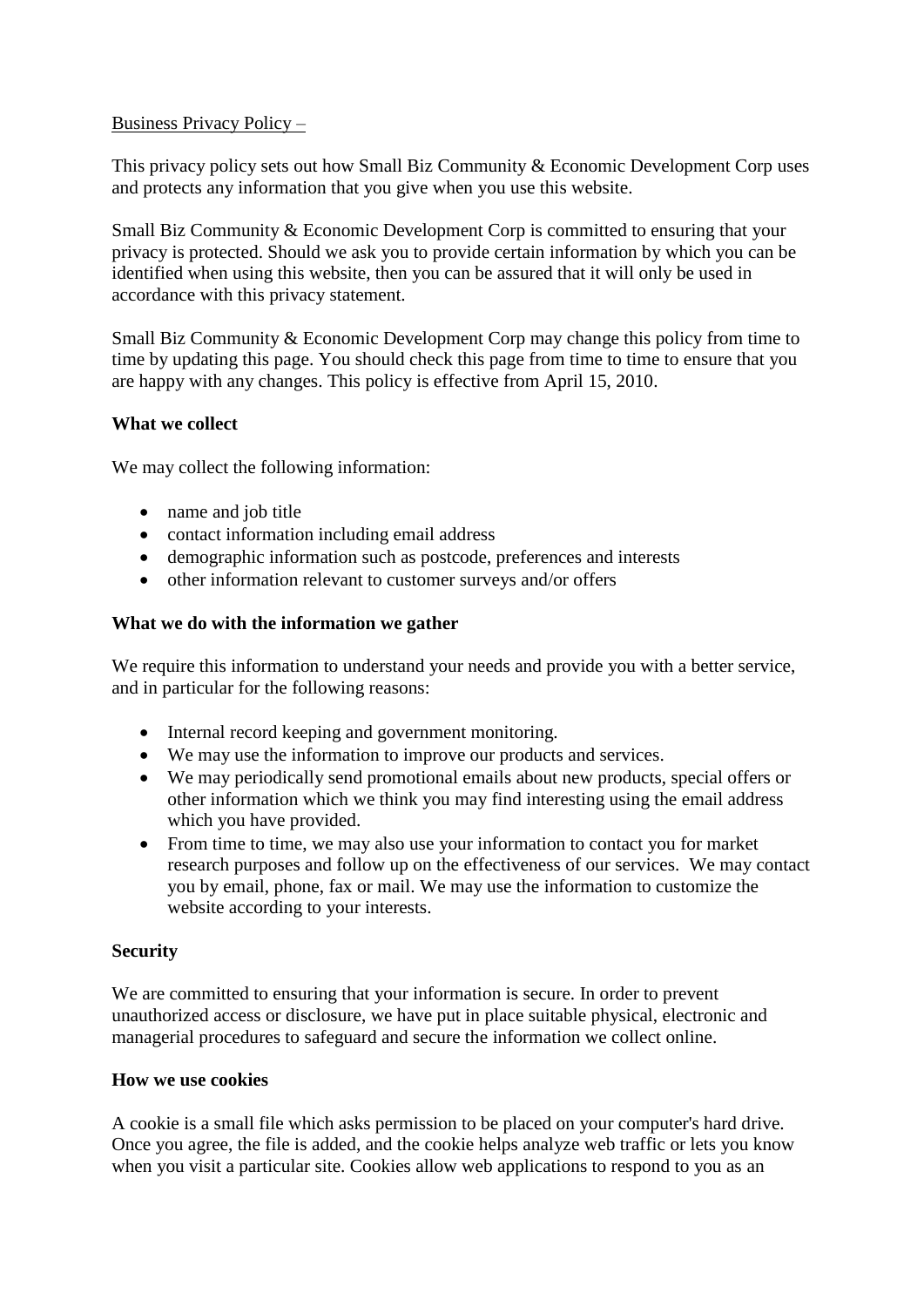individual. The web application can tailor its operations to your needs, likes and dislikes by gathering and remembering information about your preferences.

We use traffic log cookies to identify which pages are being used. This helps us analyze data about web page traffic and improve our website in order to tailor it to customer needs. We only use this information for statistical analysis purposes and then the data is removed from the system.

Overall, cookies help us provide you with a better website, by enabling us to monitor which pages you find useful and which you do not. A cookie in no way gives us access to your computer or any information about you, other than the data you choose to share with us.

You can choose to accept or decline cookies. Most web browsers automatically accept cookies, but you can usually modify your browser setting to decline cookies if you prefer. This may prevent you from taking full advantage of the website.

#### **Links to other websites**

Our website may contain links to other websites of interest. However, once you have used these links to leave our site, you should note that we do not have any control over that other website. Therefore, we cannot be responsible for the protection and privacy of any information which you provide whilst visiting such sites and such sites are not governed by this privacy statement. You should exercise caution and look at the privacy statement applicable to the website in question.

# **Controlling your personal information**

You may choose to restrict the collection or use of your personal information in the following ways:

- whenever you are asked to fill in a form on the website, look for the box that you can click to indicate that you do not want the information to be used by anybody for direct marketing purposes
- if you have previously agreed to us using your personal information for direct marketing purposes, you may change your mind at any time by writing to or emailing us at smallbizinfo@att.net.

We will not sell, distribute or lease your personal information to third parties unless we have your permission or are required by law to do so. We may use your personal information to send you promotional information about third parties which we think you may find interesting if you tell us that you wish this to happen.

You may request details of personal information which we hold about you under the Data Protection Act 1998. A small fee will be payable. If you would like a copy of the information held on you please write to 164 N. Powerline Rd, Pompano Beach, FL 33069

If you believe that any information, we are holding on you is incorrect or incomplete, please write to or email us as soon as possible, at the above address. We will promptly correct any information found to be incorrect.